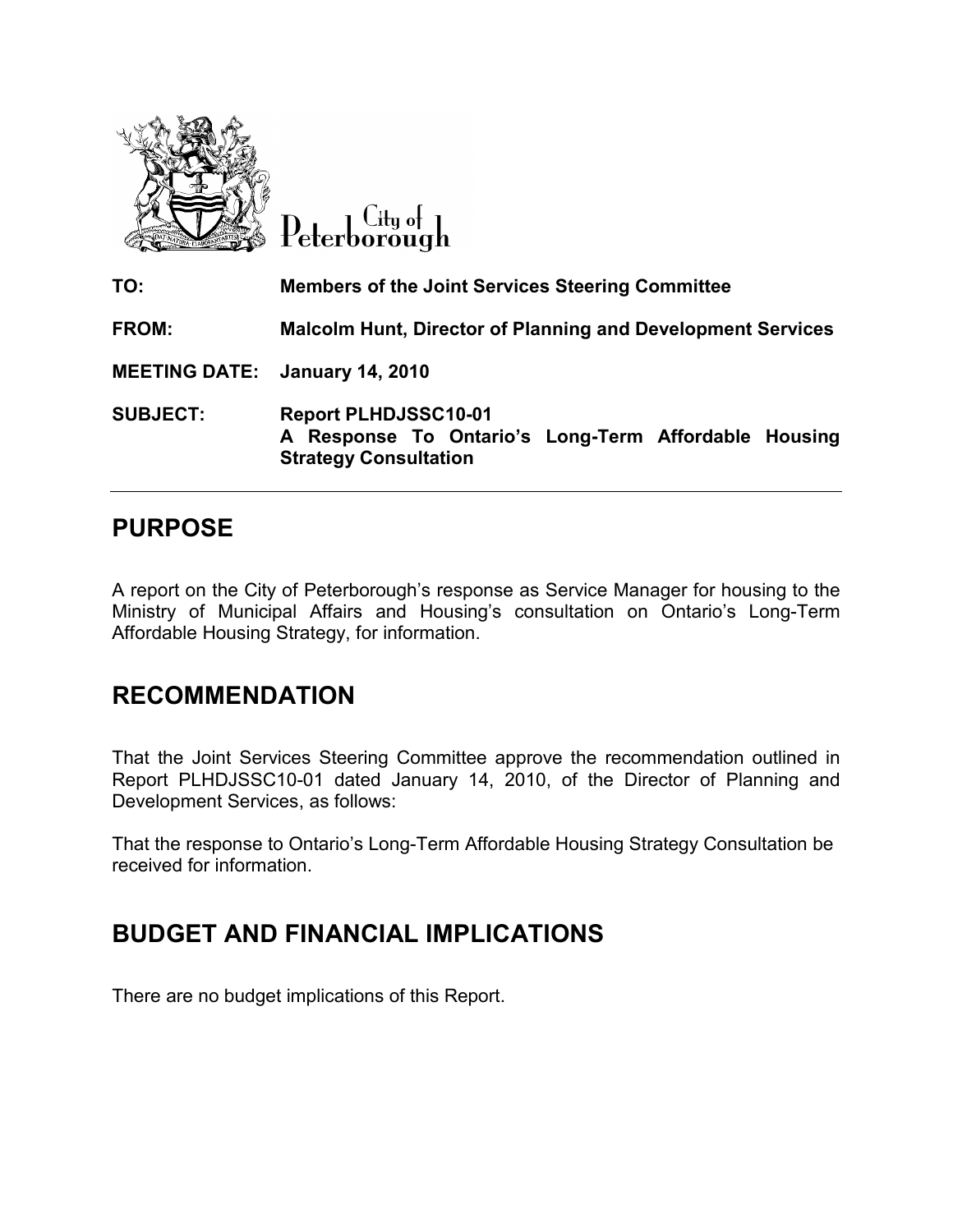# BACKGROUND

On July 8, 2009, the City of Peterborough received information advising that the Minister of Municipal Affairs and Housing, the Honourable James Watson, was holding consultations across the province on a Long-Term Affordable Housing Strategy for Ontario over the summer and fall, 2009. The Ministry seeks written submissions before December 31, 2009.

The City of Peterborough Council approved this report on December 14, 2009.

The Long-Term Affordable Housing Strategy will be aimed at making it easier for citizens to find and maintain affordable housing, over the next ten years. The Ministry wants to hear about what's working, how to improve programs and better use resources.

Public consultation sessions were set up regionally. Participants from Peterborough, including Housing Division staff, attended the sessions in Lindsay on September 17, 2009 and in Ottawa on July 27, 2009, as well as a session chaired by MPP Jeff Leal on September 14, 2009.

As Service Manager for Housing, the City of Peterborough is responding to the Minister's invitation to provide a written submission. The province has also received submissions from the Ontario Non-Profit Housing Association, a joint submission from the Social Housing Services Corporation and the Ontario Municipal Social Services Association, among many other submissions from other municipalities and housing stakeholders.

There are common themes reported by MMAH in the submissions received to date. These themes include the acknowledgement that housing is more than bricks and mortar, and that all citizens need to feel respect and dignity in their housing. Stakeholders have consistently called for a national housing strategy to be adequately funded by senior government. The province seeks more input on roles and responsibilities and program design changes, including a proposal to combine housing and homelessness to reduce administrative burdens and enhance service delivery.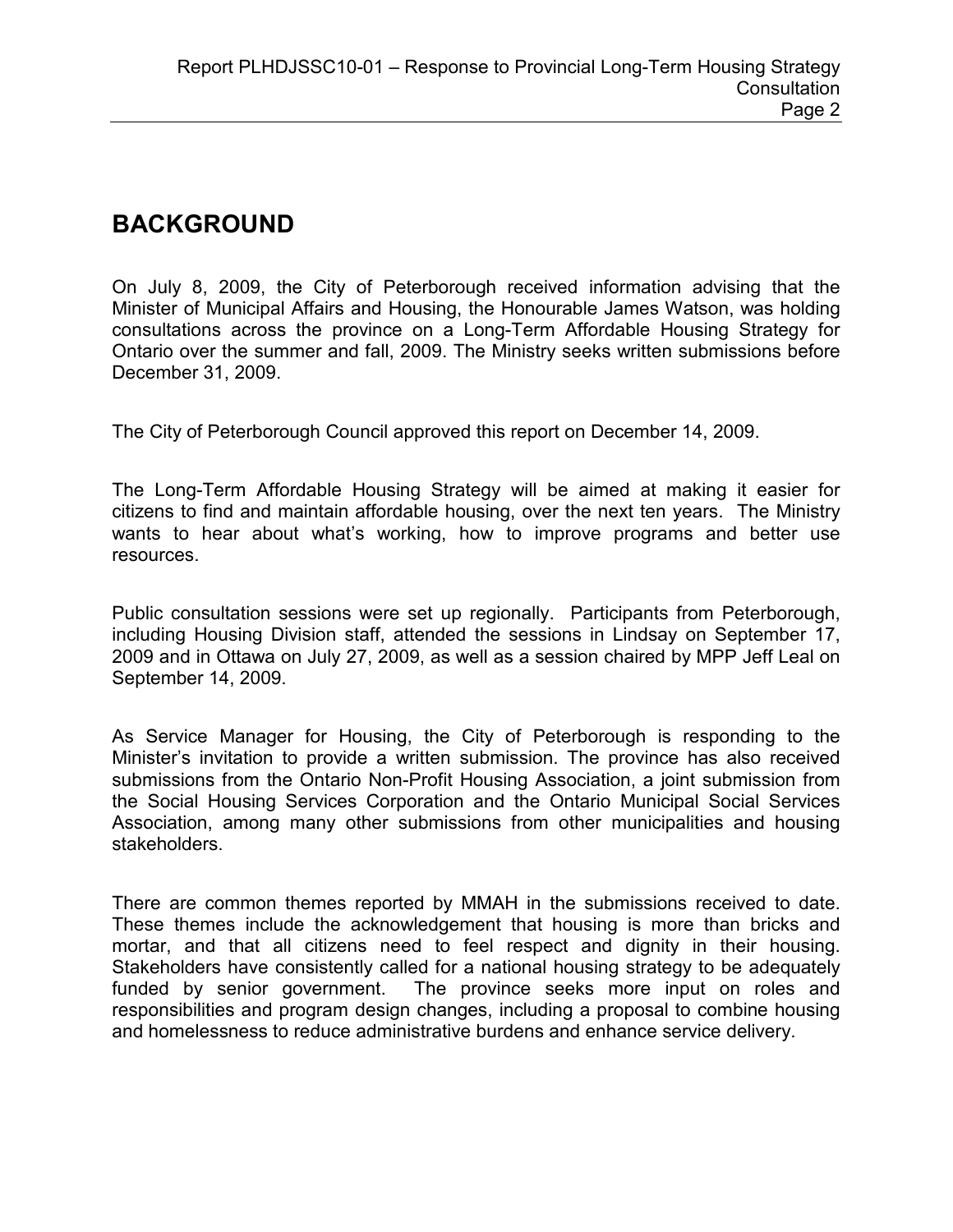The Ministry (MMAH) provided a booklet and five questions to structure stakeholder responses. "City of Peterborough's Response to Ontario's Long-Term Affordable Housing Strategy" Appendix A contains these questions and the proposed responses.

## Overview of Recommended Response for Peterborough

The "City of Peterborough's Response to Ontario's Long-Term Affordable Housing Strategy", recommends a provincial strategy that supports:

- local responses to local needs, with a housing response to the deeper core needs of persons with disabilities and households of low income;
- more consistency between various pieces of legislation and programs that provide social assistance and social housing;
- housing as a fundamental determinant of individual and community health, and a net contributor to local and provincial economies;
- municipalities' best use of new and existing resources, and provincial leadership on legislation governing land use planning and housing;
- partnerships between the three levels of government defined by clear roles and responsibilities for each partner; and,
- sustainable and predictable senior government funding and a menu of housing program options.

## Process of Developing this Response

The proposed "City of Peterborough's Response to Ontario's Long-Term Affordable Housing Strategy" is based on:

- The views of community members heard by City staff who attended three provincial consultations;
- Experience of staff administering the social housing portfolio, delivering the Affordable Housing Program to create new affordable housing supply and delivering other provincial programs (e.g. Rent Bank, ROOF, DOOR);
- Liaison and collaboration of City staff with local housing networks and social housing providers, including a specific City-sponsored forum on secondary suites where there was broad support for secondary suites as a means of increasing affordability, supporting aging in place and intensification;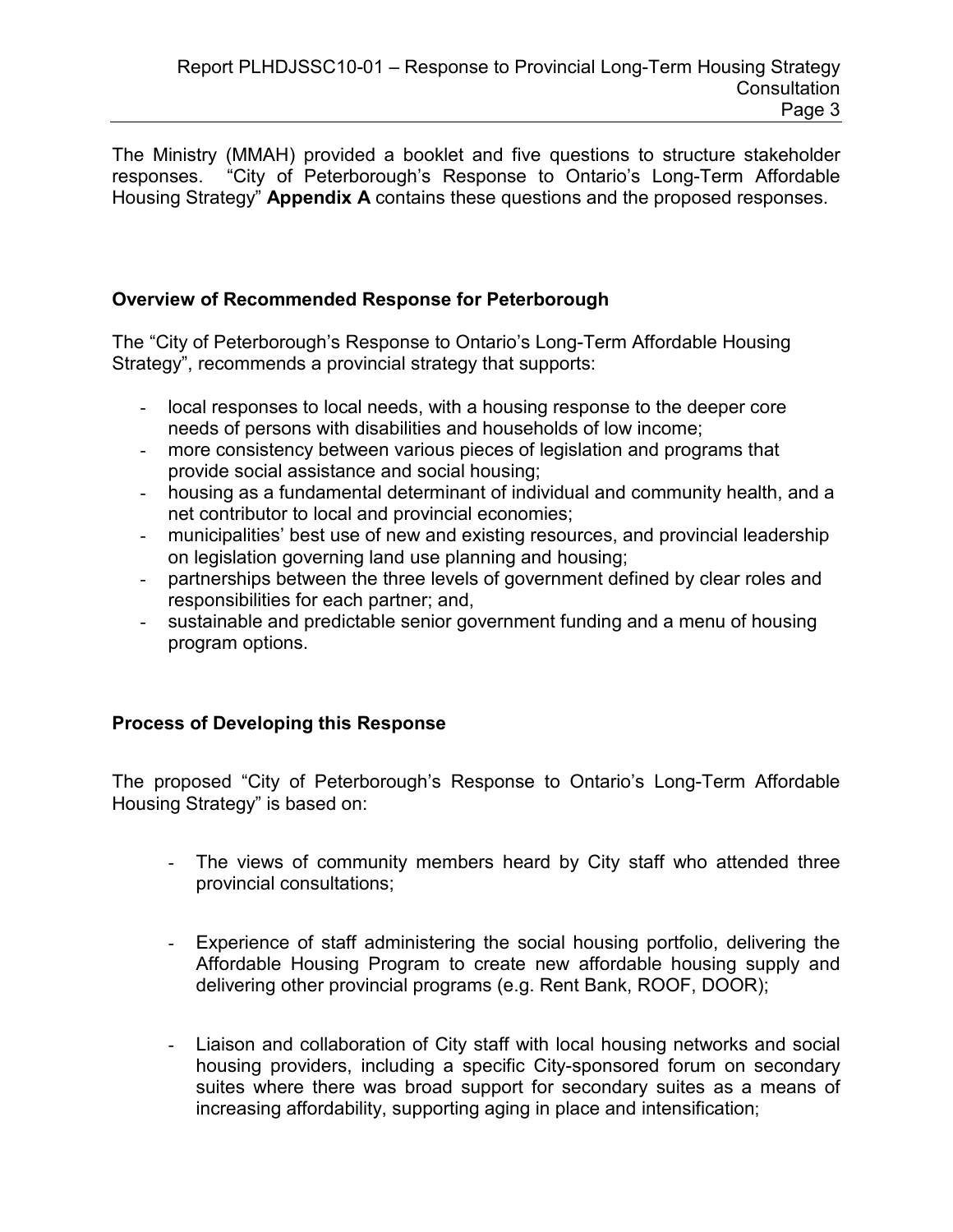- Review of existing research and information from various sources such as the Association of Municipalities of Ontario (AMO), Social Housing Services Corporation (SHSC), the Ontario Non-Profit Housing Association (ONPHA) and attendance at workshops provided by the Ontario Municipal Social Services Association (OMSSA); and,
- Collaboration with the local Central East Service Manager Network and participation at a consultation meeting with the Minister of Municipal Affairs and Housing in November 2009.
- The Affordable Housing Action Committee (AHAC) was provided an opportunity to comment on the proposed "City of Peterborough's Response to Ontario's Long-Term Affordable Housing Strategy". The views expressed by AHAC have either been incorporated into this document, or will be considered as the City develops it own strategy. AHAC endorsed the proposed response at its meeting on November 10, 2009.

## Peterborough Housing Strategy: Purpose and Timeline

The Provincial Growth Plan for the Greater Golden Horseshoe requires upper- and single-tier municipalities to develop a housing strategy in consultation with lower-tier municipalities, the Minister of Municipal Affairs and Housing and other appropriate stakeholders. The housing strategy will set out a plan, including policies for official plans, to meet the range of needs of all residents, including the need for affordable housing – both ownership and rental housing, and include housing types and densities to support the achievement of the intensification and density targets.3.2.6.6)

The Housing Strategy for Peterborough is in development. The Strategy is being undertaken in conjunction with the Official Plan review and its focus on residential elements. It will build upon existing work and include community consultations at all levels. A community volunteer Steering Committee will assist staff in the process of creating the Peterborough Housing Strategy between now and April 2010.

## SUMMARY

The City of Peterborough's response to the provincial consultation on their Long-Term Affordable Housing Strategy has been forwarded to the Ministry of Municipal Affairs and Housing as a Council endorsed position.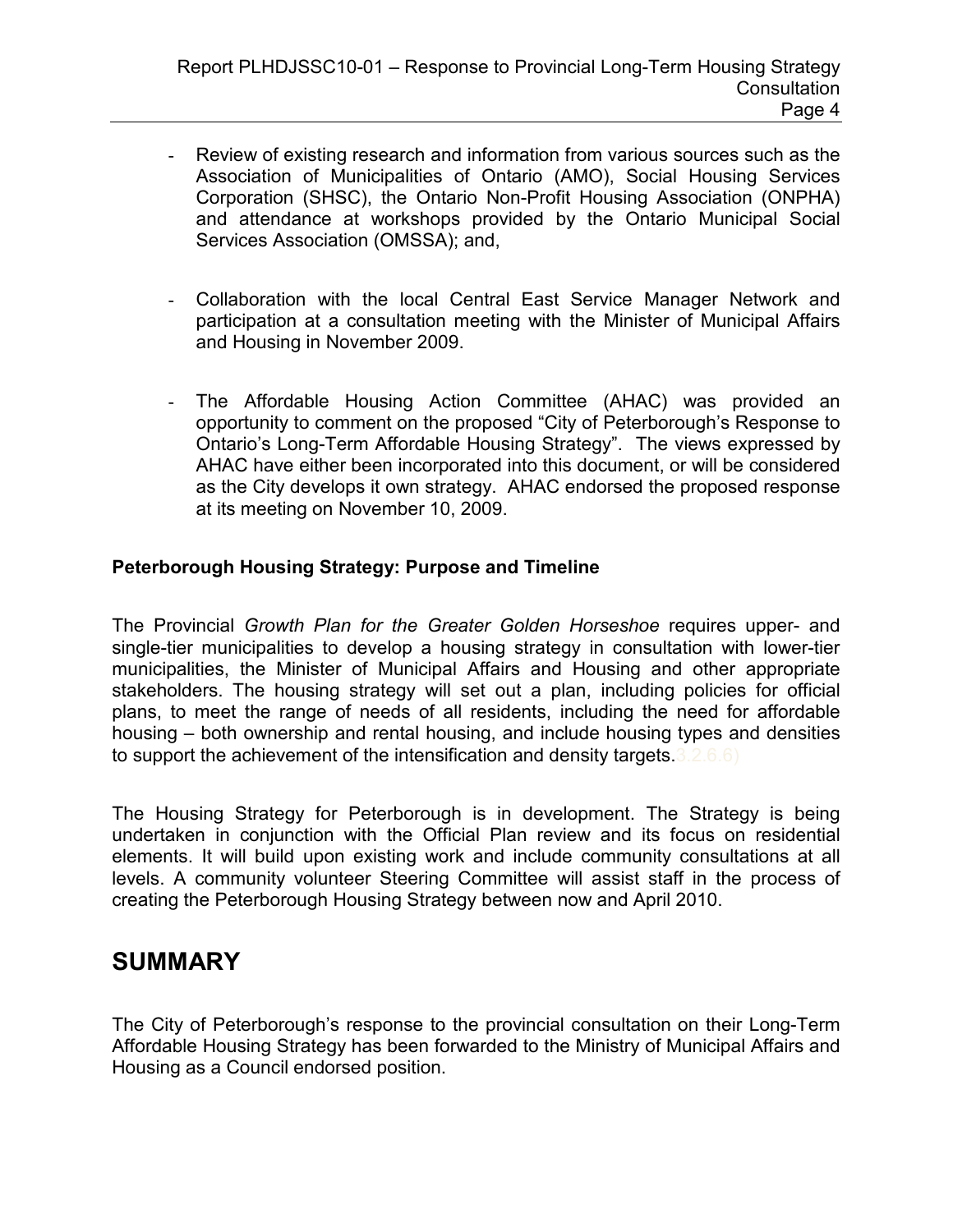Submitted by,

Malcolm Hunt, MCIP, RPP Director of Planning and Development Services

Susan Bacque Manager, Housing Division

Contact Name: Cheryl Lyon, Programs Officer Phone – 742-7777 Ext. 1501 Fax – 742-5218 E-Mail - [clyon@peterborough.ca](mailto:clyon@peterborough.ca)

Attachments: Appendix A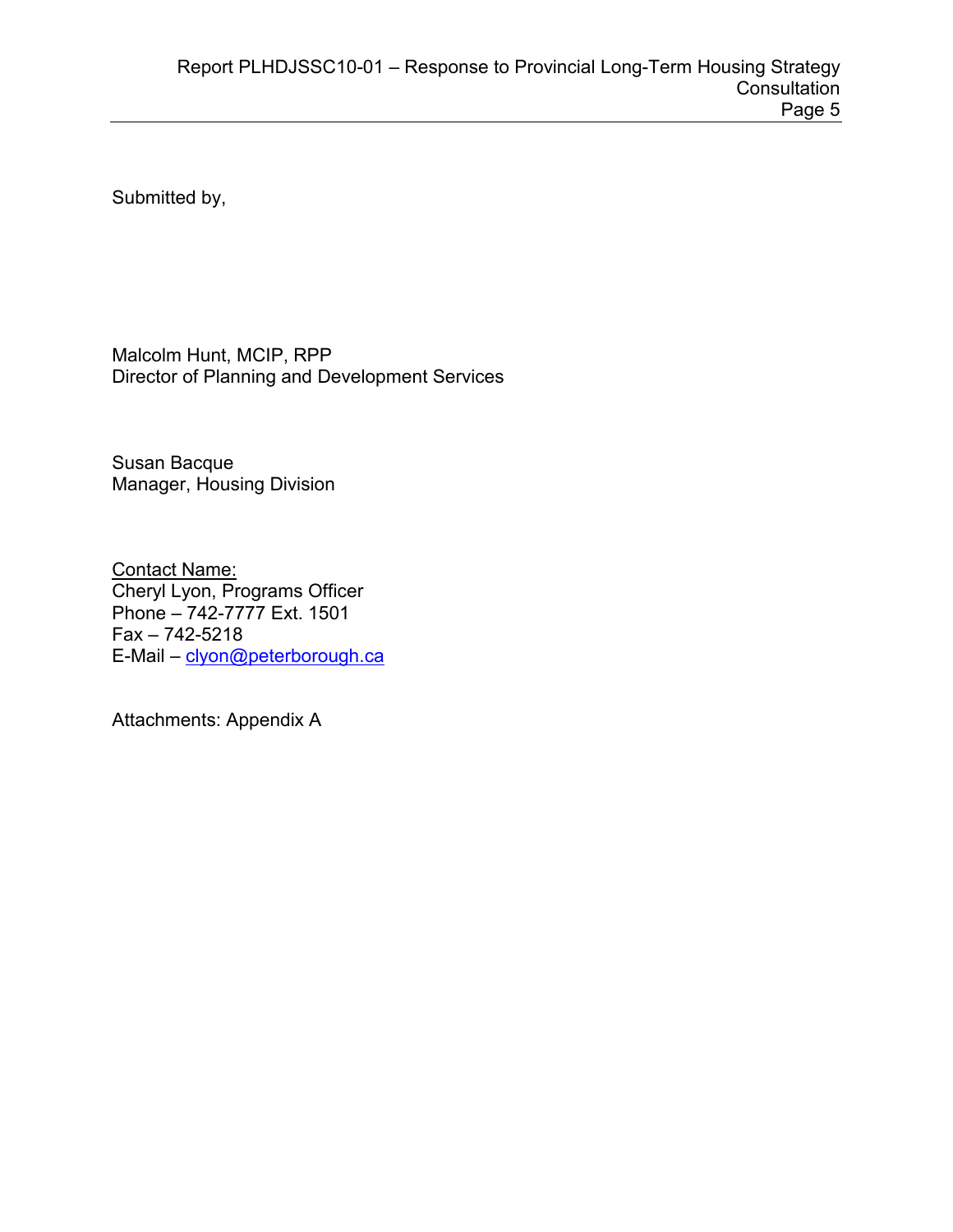#### APPENDIX A

### City of Peterborough Responses to the Province of Ontario's Long-Term Affordable Housing Strategy November 2009

### A. Introduction

The City of Peterborough appreciates the opportunity to provide input to the Province of Ontario on its proposed Long-Term Affordable Housing Strategy for Ontario. As a follow-up step, the City highly recommends that the province ask for comments from the Service Manager Housing Network on the draft Long-Term Affordable Housing Strategy before it is finalized.

The City, as Service Manager for housing for the City and County of Peterborough, has had responsibility for social housing and rent supplement programs since the early 2000s, and has recently increased the supply of affordable rental housing by approving capital funding for new construction. Service Managers in Ontario provide over \$800 million in municipal subsidies for social housing and deliver senior government funding for new housing programs.

The City of Peterborough is designated as a "growth area" under the Places to Grow legislation, and as such is in the process of preparing its own Housing Strategy to address the future housing needs of its residents.

The Province's consultation is timely for several reasons. It has been almost a decade since service managers assumed responsibility for social housing, and it is time to take stock of what is working and what is not. Also, service managers have six years of experience delivering various federal-provincial supply programs, and it is time to review these programs with a focus on the service managers' roles and responsibilities in Ontario.

For the City of Peterborough, the consultation is timely as it sets the stage for the City's own strategic planning for residential growth and intensification, and new affordable housing construction. The City continues to be committed to increasing affordable housing opportunities for low-income households, improving the existing social housing stock and shares the goal of making affordable housing easier to find and maintain.

In general, the focus of the Province's consultation on "making the housing system work better" is encouraging. The health and well-being of many citizens rests on good quality housing and we need a system of delivering it that works for all.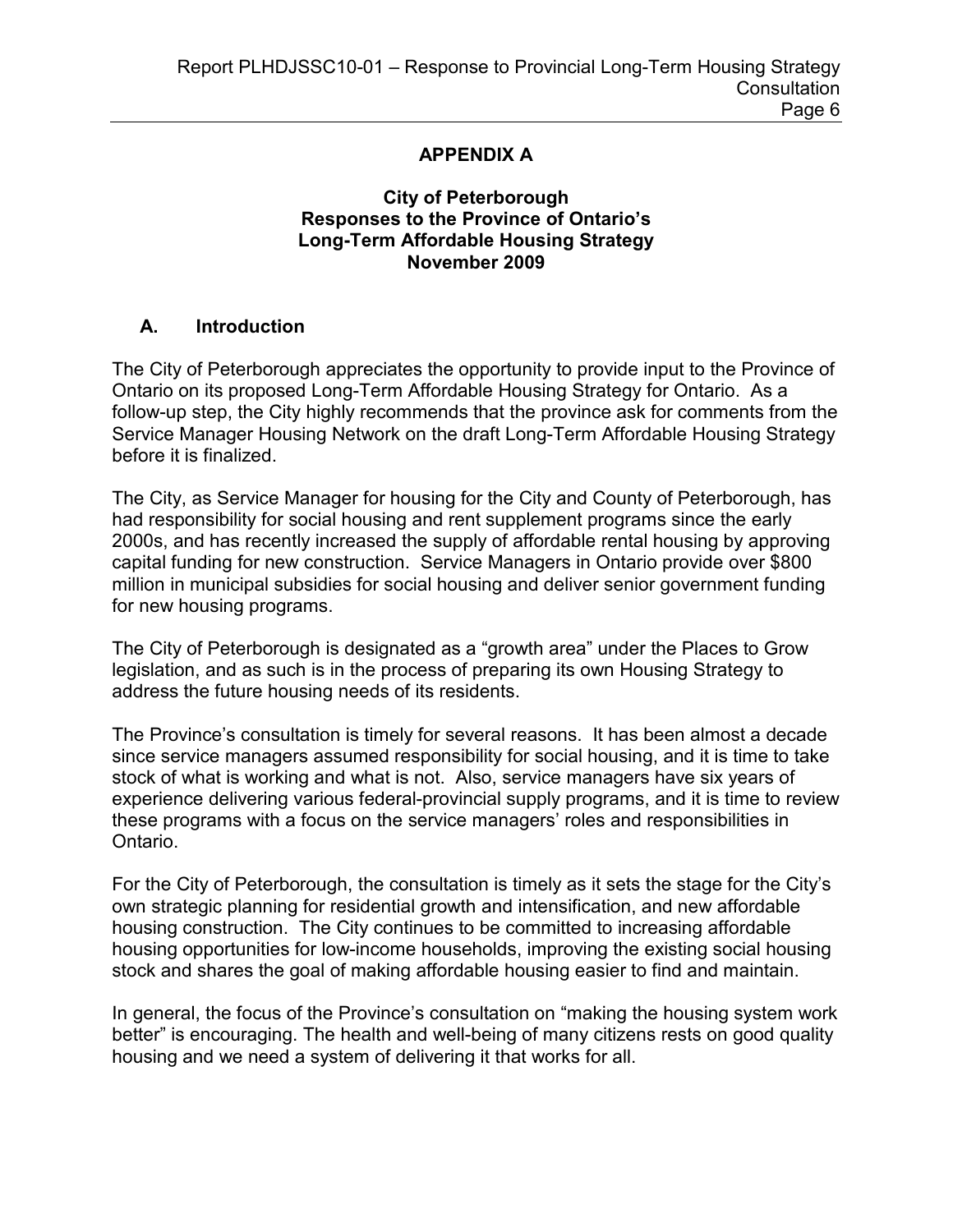This approach is consistent with the City's vision of its housing programs and services, as both a social responsible activity for the City and crucial for long-term community planning.

In summary, the "City of Peterborough's Response to Ontario's Long-Term Affordable Housing Strategy", recommends a provincial strategy that supports:

- local responses to local needs, with a housing response to the deeper core needs of persons with disabilities and households of low income;
- more consistency between various pieces of legislation and programs that provide social assistance and social housing;
- housing as a fundamental determinant of individual and community health, and a net contributor to local and provincial economies;
- municipalities' best use of new and existing resources, and provincial leadership on legislation governing land use planning and housing;
- partnerships between the three levels of government defined by clear roles and responsibilities for each partner; and,
- sustainable and predictable senior government funding and a menu of housing program options.

## B. Consultation Questions and Responses

The Ministry's consultation booklet posed five questions. The City of Peterborough's response is set out after each question.

## Question 1: What specific roles should each of the housing partners play in the delivery of affordable housing?

## Municipal role

- o Plan, design, implement and monitor a local housing strategy that reflects local needs and priorities across a continuum of housing, and that strengthens communities and local capacity.
- o Encourage housing production through land use planning initiatives (e.g. Official Plan, zoning, by-laws e.g. for secondary suites), providing concessions on property taxes and other fees, charges, and using other fiscal instruments available to municipalities.
- o Implement and administer housing programs from a menu of programs developed under a national housing strategy, guided by provincial/territorial principles and funded by senior governments.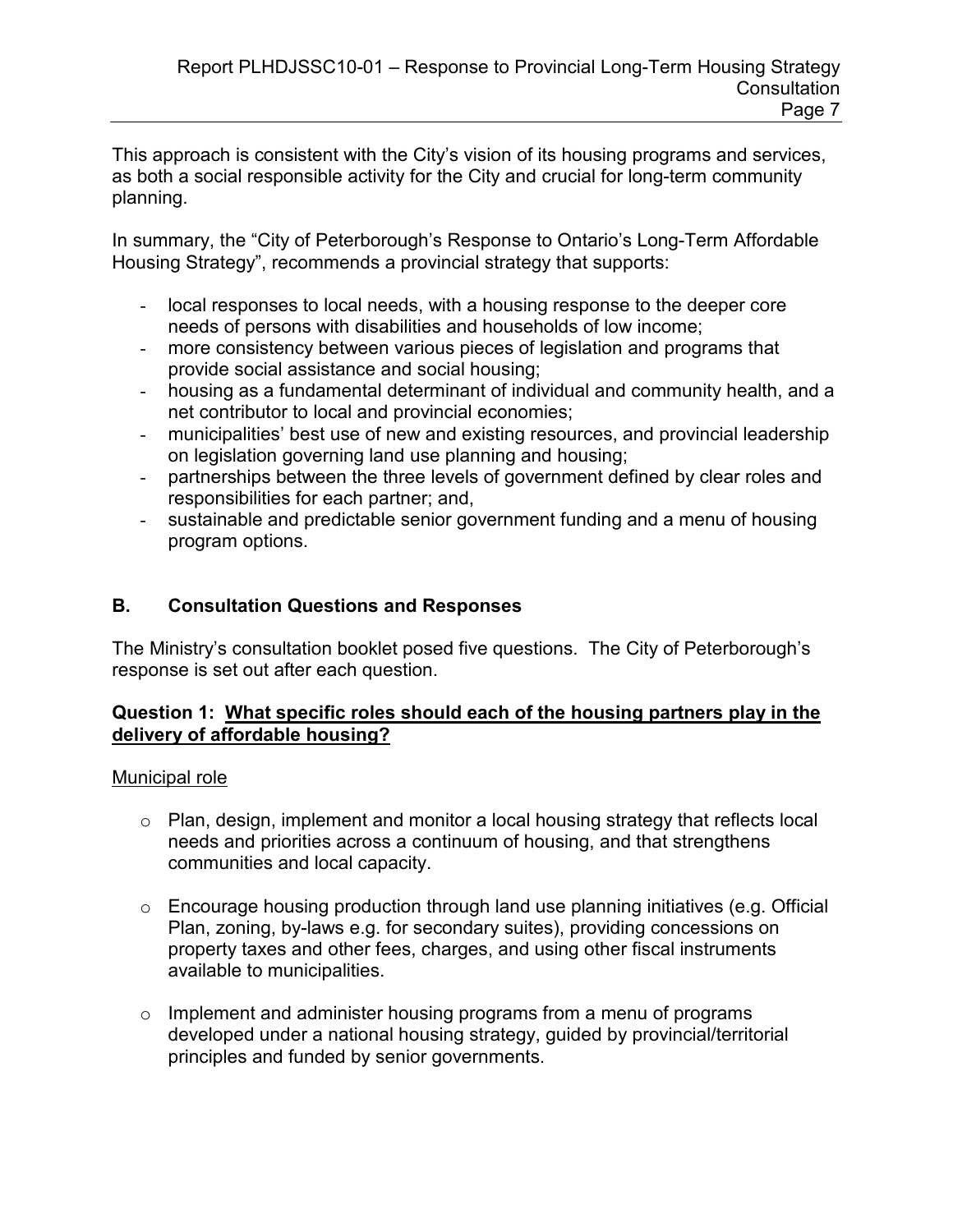o Ensure effective administration, management, governance and condition of the local social housing portfolio, including ensuring fairness and equity in access.

### Provincial role

- $\circ$  Provide municipalities with an opportunity to comment on the draft Long-Term Affordable Housing Strategy before it becomes a public document.
- o Resume full funding of (upload) social housing and remove it from the property tax base.
- $\circ$  Support local housing plans and establish a menu of housing programs within a national housing strategy.
- $\circ$  Establish the Principles to underpin the programs that municipalities design and deliver.
- $\circ$  Provide a sustainable, predictable funding base for the construction of affordable and supportive housing supply and on-going funding for social housing.
- $\circ$  Create legislation and housing policy to empower municipalities to meet local housing needs through both service delivery and land use planning mechanisms, and enable the best use of new and existing resources.
- $\circ$  Co-ordinate functions in housing, especially funding programs for supportive housing, among Ministries (MMAH, MCSS and MOHLTC).
- o Disseminate housing information as a "provincial clearinghouse" using a provincial housing database, focused on the social and economic impacts of housing, as well as the challenges of building, operating and maintaining social and affordable housing in the province.
- $\circ$  Simplify the complex processes of developing affordable housing for non-profit community groups and private sector developers to encourage, not discourage them and to "disentangle" the administrative and accountability roles of province and municipality.
- o Adequately fund social assistance and shelter allowance rates to reflect current rent realities or reform the Social Assistance system entirely (see recommendation below under "Financial and tax-based options" for a Housing Benefit/Allowance)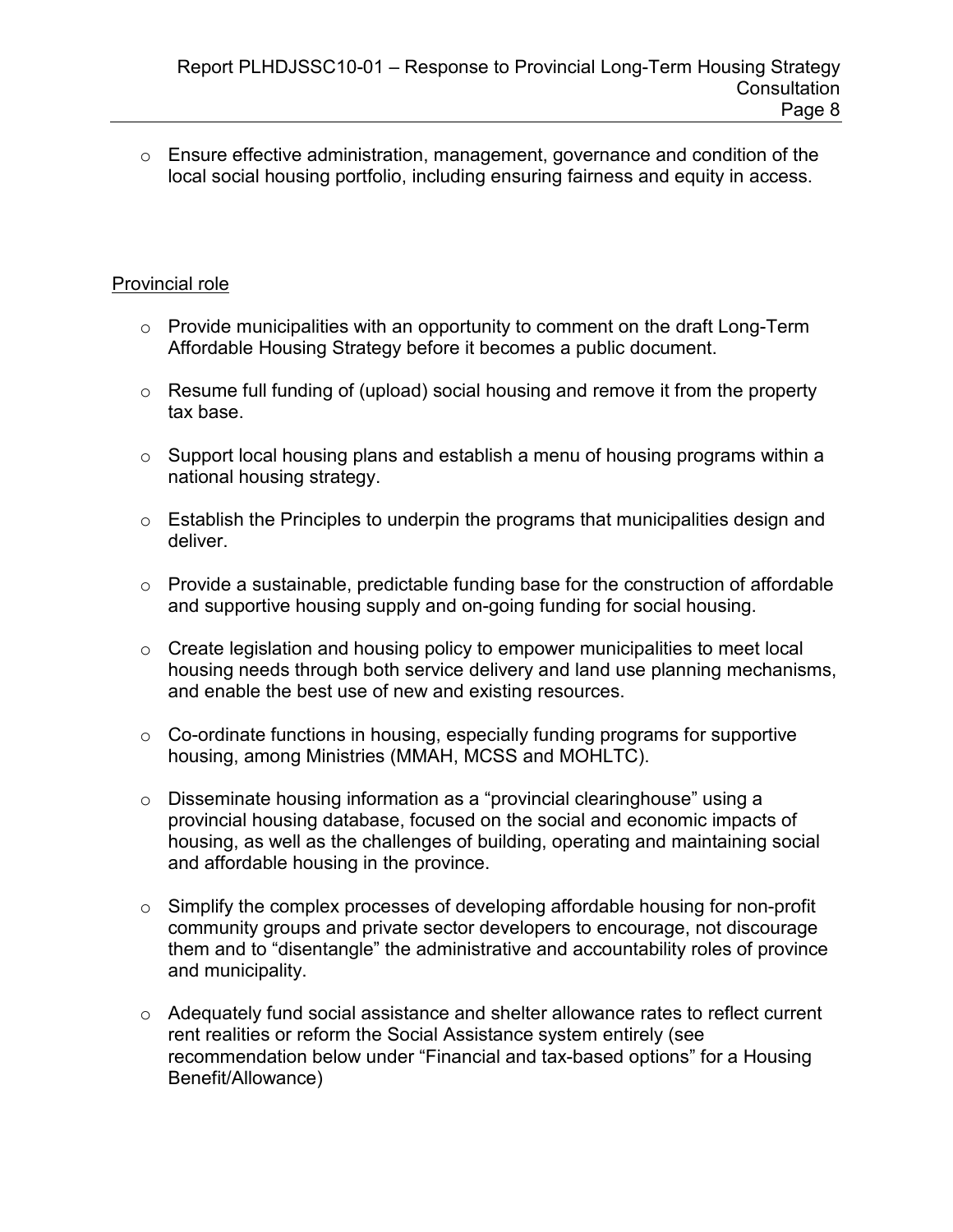o Provide legislation which balances rights and responsibilities of landlords and tenants, sets out clear rules for establishing lawful rent in rent-geared-to-income situations, and deals with rent increases in realistic and fair ways.

## Federal role

- $\circ$  Create a national housing policy or strategy in collaboration with provinces, territories and sector organizations, including municipalities in Ontario, beginning with passage of Bill 304.
- $\circ$  Provide sustainable, predictable funding to support new housing construction, continue federal support for existing social housing and address general housing sector needs through private sector repair and mortgage insurance programs.
- o Promote initiatives aimed at housing for lowest-income households, renovation and repair, housing supports and prevention of homelessness in collaboration with municipal and provincial partners.
- $\circ$  Support private sector activity in multi-residential rental housing by creating more favourable tax policies especially with regard to capital gains.
- o Conduct, sponsor and disseminate housing research and awards, and encourage academic involvement in housing policy at all levels of government.

### Role of non-profit and co-operative housing providers

- o Build, operate and maintain social and affordable housing.
- o Advise government policy makers on emerging issues, trends and policy impacts.
- o Identify local community and tenant needs and priorities.
- o Establish best practices in housing operations and offer opportunity for training and education in them.

### Private sector developers and landlords

- o Build, operate and maintain private sector and affordable housing.
- o Advise government policy makers on emerging issues, trends and policy impacts.
- o Identify local community and tenant needs and priorities.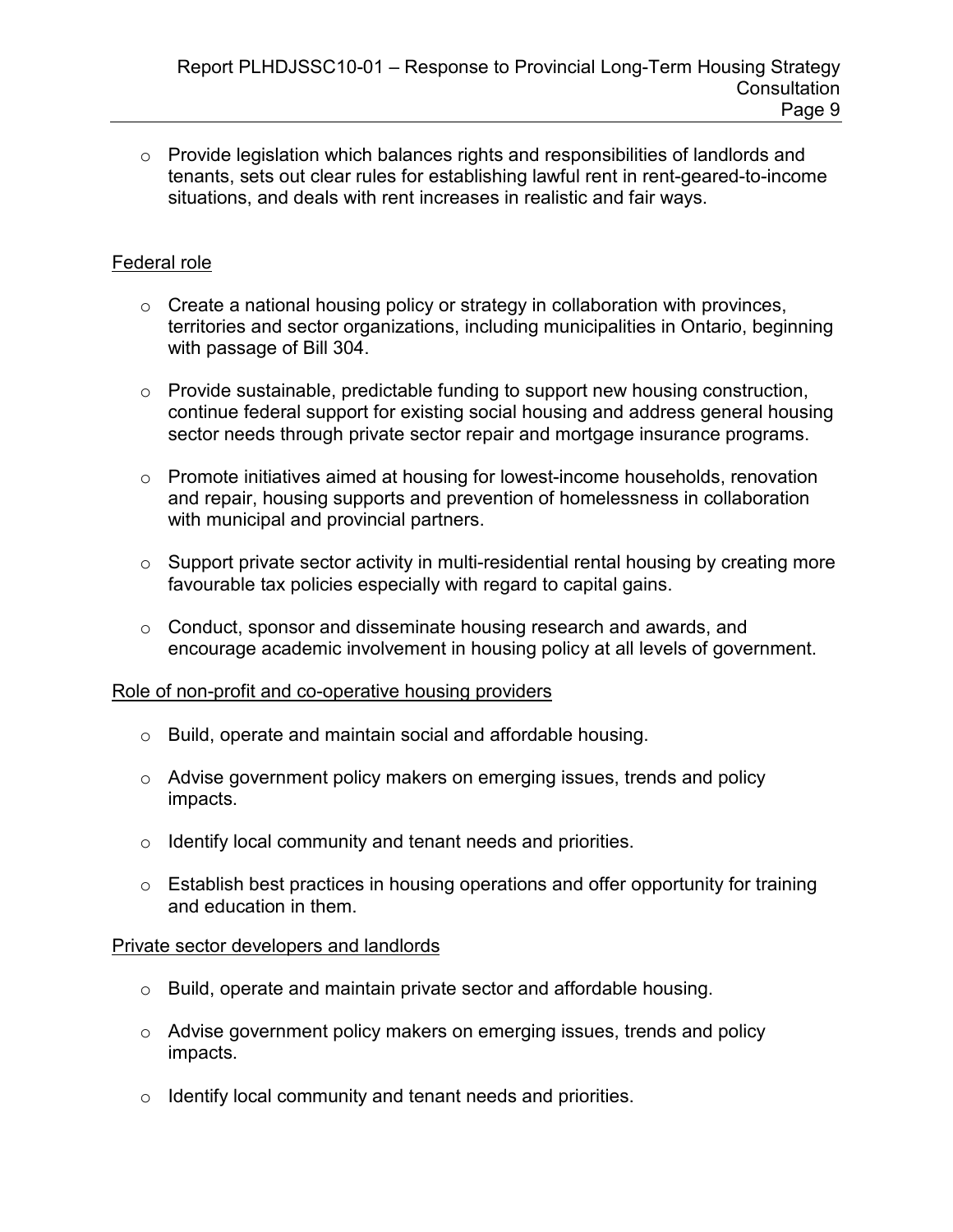Citizens benefiting from and/or in need of affordable housing

- $\circ$  Participate in local consultations, advisory groups and planning initiatives.
- o Propose solutions to identified needs.
- o Volunteer on non-profit boards, participate in democratic processes.

Question 2: What changes are needed to our housing programs to better use resources and improve access to affordable housing? Changes could include modifications to the Affordable Housing Program or the simplification of housing and homelessness programs.

### General comments

- o A universal, portable Housing Benefit or Allowance should be seriously investigated as a means of improving housing affordability for the greatest number of people. Any model for such a benefit should account for its potential to increase rents and should be administered through the tax system.
- $\circ$  If the Canada- Ontario Affordable Housing Program (AHP) continues to be the main delivery vehicle for new supply, it needs to be changed to create new rental housing that is affordable to the lowest income households in a community, or at levels which are rent-geared-to-income (i.e. rents should be lower than 80% of market rent).
- $\circ$  Service managers must have certainty in annual AHP funding allocations through a predictable, sustainable funding model, or notional funding allocations for specific programs in order to:
	- manage a fair process of inviting and selecting affordable housing project proposals, or undertaking large scale repair projects
	- approve projects in time for the construction season
	- create partnerships for supportive housing and support services in new affordable housing projects
	- establish and achieve affordable housing targets as set out in local housing strategies.
- $\circ$  Simplify the AHP by:

- ending duplication in administration between the province and service managers

- refocusing accountability from meeting timelines and targets to initial project viability analysis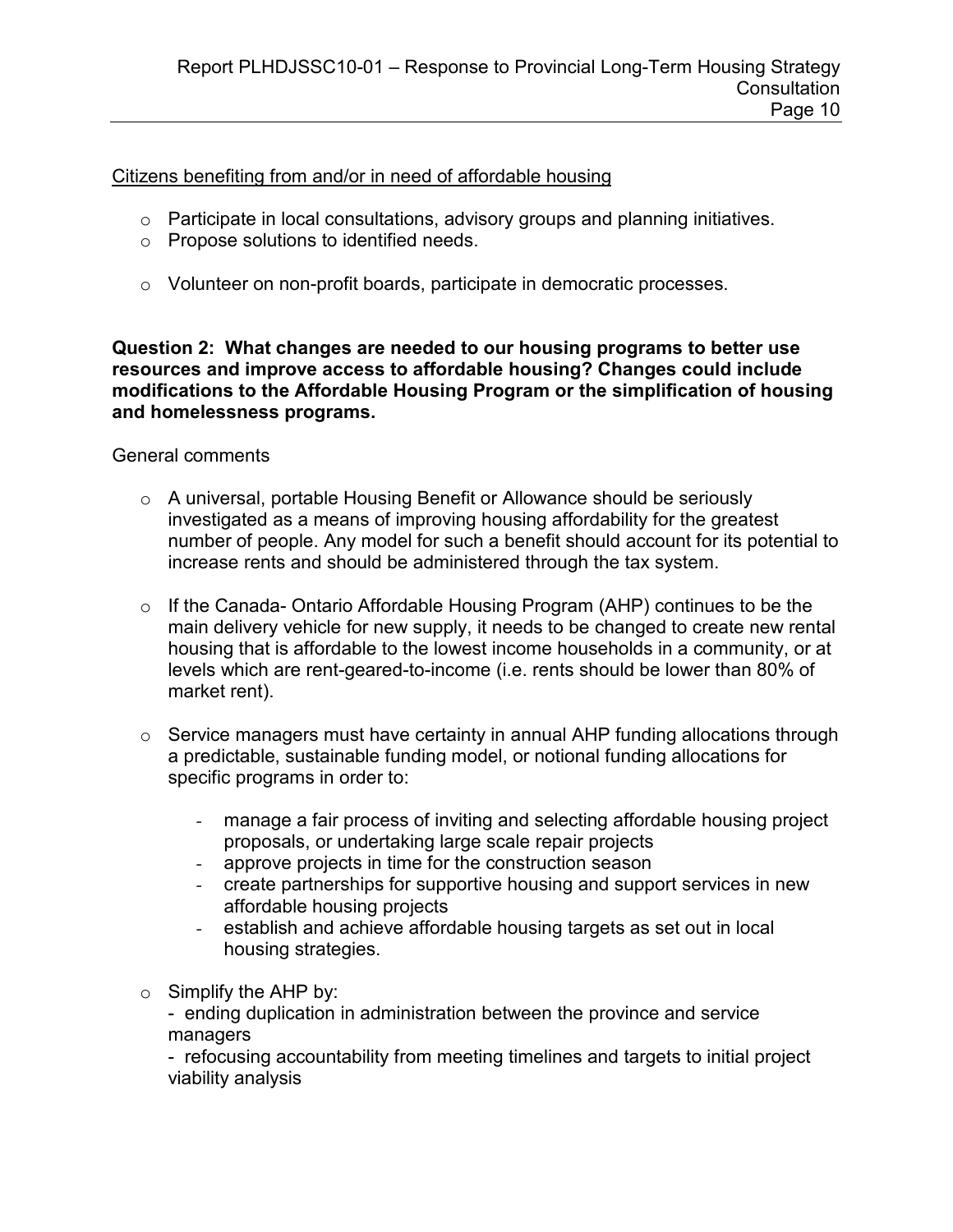- streamlining service manager administration and creating consistency across various rental programs; and

- by more clearly defining the process for service managers to manage the twenty-year relationship with affordable housing providers (specifically mortgage renewals).

- o Service manager funding allocations from senior governments need to reflect the differences among municipalities, such as condition of housing stock, economic and demographic circumstances, and municipal governance models. There is not a suitable "one size fits all" approach. Factors such as demographics (e.g age and average income), housing market (e.g. average rents and vacancy rates, age of housing stock), and population trends (e.g. growth projections) should be taken into consideration in determining service manager funding allocations.
- $\circ$  Senior governments must support funding for service managers to make investments in regular repair and ongoing maintenance of existing and new affordable housing in addition to funding for new construction.
- $\circ$  Rural housing challenges and needs must be better recognized by the AHP (e.g. water, septic and other services in unserviced areas).

Delivery of housing and homelessness services:

- o Eligibility policies for housing RGI subsidies and other social programs (such as discretionary benefits, Long Term Care, child care) should all ensure fair and simple access for clients.
- $\circ$  Eligibility requirements such as definition of income, earnings exemptions / deductions and asset levels should be made more consistent among social assistance and housing assistance programs and legislation without compromising or limiting access and recognize that not all social housing residents are recipients of social assistance.
- o Develop supportive housing for homeless persons, vulnerable seniors, and other at-risk people. New opportunities to develop supportive housing must also provide for co-ordinating capital funding and support service funding.
- $\circ$  A "continuum of housing" approach should create a service delivery and funding model that supports a variety of housing to address emergency homelessness situations through to affordable home ownership.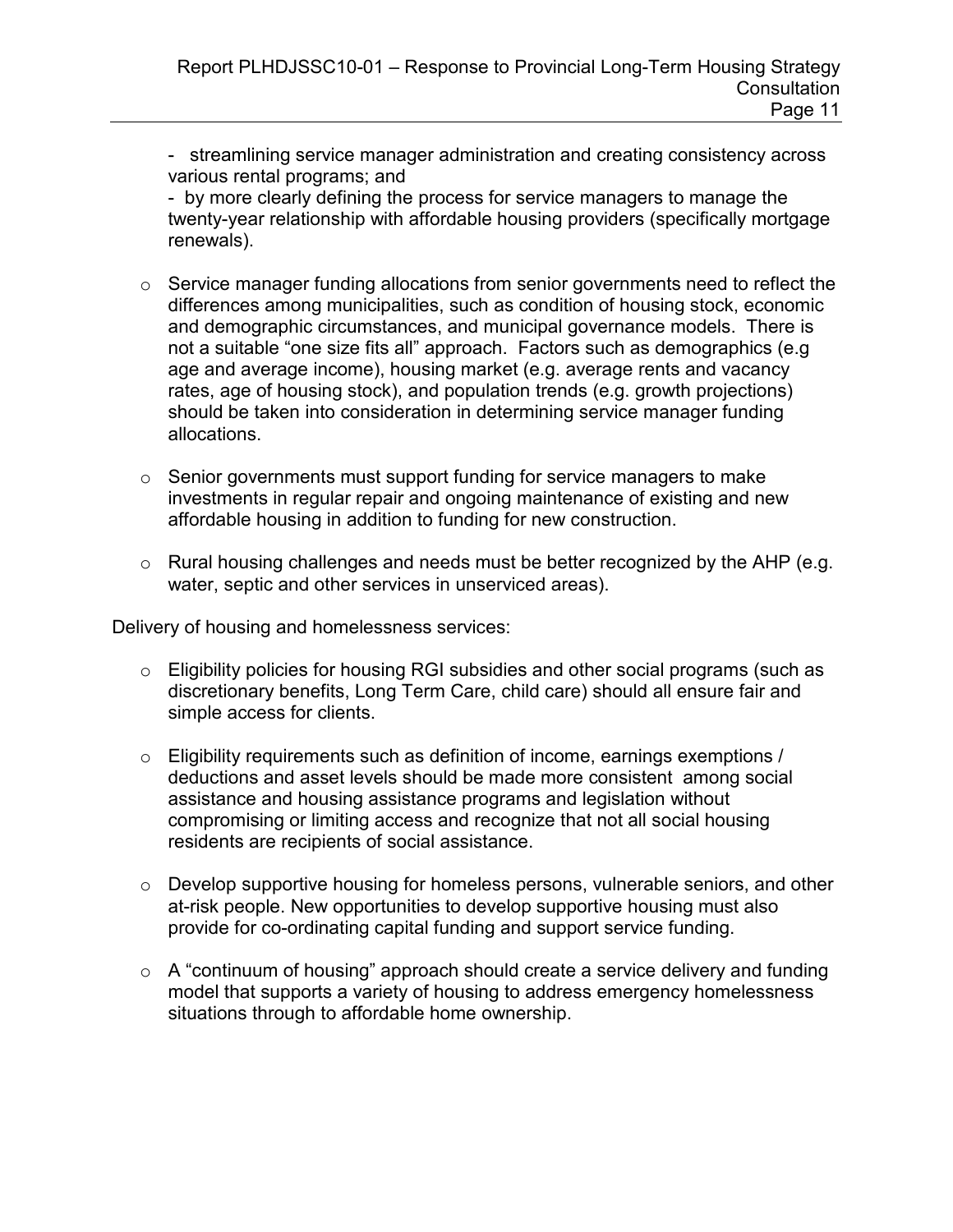### Question 3: What changes are required to the Social Housing Reform Act (SHRA), 2000 to reduce the regulatory burden and improve the management of social housing?

The SHRA 2000 is provincial legislation that affects three key stakeholder groups: social housing tenants; municipalities designated as service managers; and non-profit housing corporations. The SHRA 2000 was aimed at the now-completed process of devolution of responsibility for social housing to service managers, and the transfer of social housing assets previously owned by the provincial government. With the completion of that process, it is time to recast the Act to reflect the maturity of service managers and a clearer understanding of provincial and municipal roles and responsibilities.

Service managers and others have long argued for a thorough review of the SHRA to ensure that provincial legislation is generally suited to the current situation, and addresses specific issues now known to be problematic. It is recommended that the province:

- $\circ$  Create a process to collaborate with service managers first, followed by key stakeholder groups, in order to introduce new legislation which is focused on outcomes for service managers and social housing providers
- $\circ$  This new legislation should modernize the SHRA to provide a framework for municipalities to plan for and administer social housing programs to respond to local realities, including:

improving and clarifying the process of calculating rent subsidies for social housing tenants, harmonizing approach to utility costs, establishing lawful rent, raising rents and clarifying jurisdictional issues between the SHRA and the Landlord Tenant Board

- facilitating efficiencies in social housing program administration and funding models by harmonizing approaches to the wide variety of program requirements currently within service managers' portfolios

improving the operating environment for social housing providers to lighten the burden of administration e.g reviewing the need for annual income verification for selected tenants

addressing inconsistencies and complexities in the SHRA related to provincial mortgage renewal; offer blend and extend options for existing mortgages and greater flexibility in use of equity and surplus property

simplify requirements for social housing providers that are also operating affordable housing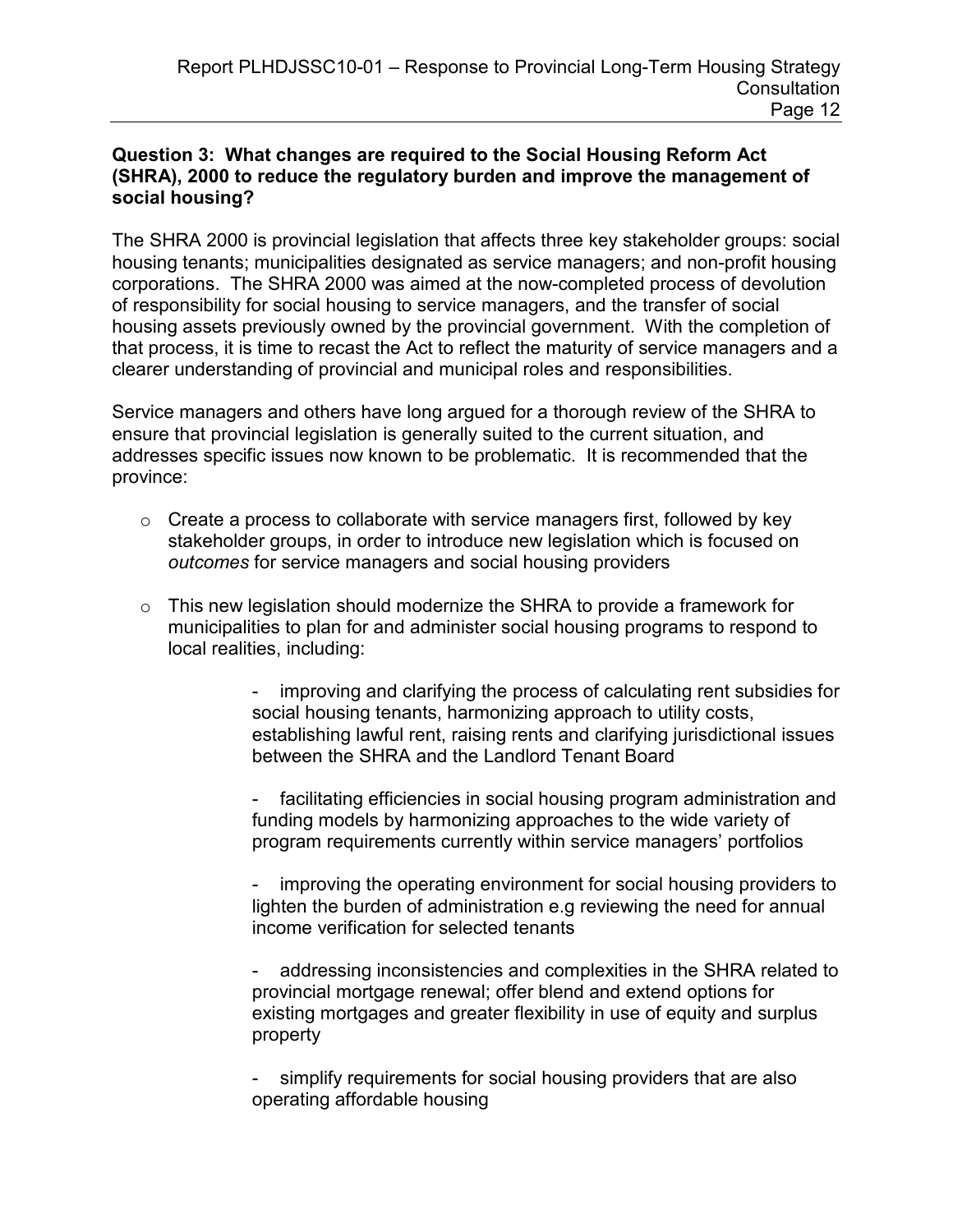- address issues of access to social housing through common waiting lists and special priorities to eliminate unintended consequences (e.g. concentration of special priority applicants in social housing projects that have high turn over of units)

### Question 4: What creative new ideas could improve the current housing system? This could include new planning tools, innovative financial options and new green technologies.

Planning initiatives and municipal authorities:

- o provincial government funding should support municipal efforts to meet growth requirements, including such things as inclusionary zoning, support for creation of secondary suites /accessory apartments as a means of creating and legalizing this source of affordable housing.
- $\circ$  both provincial and municipal governments should maintain a focus for affordability, suitability and adequacy in the broader housing market, since the private market is the largest source of rental housing. This focus could include: ensuring maintenance and property standards, measures to control rent increases; demolition and conversion controls; minimum targets for affordability in new housing developments.

Financial and tax-based options:

- o introduce a universal, portable Housing Benefit/Allowance for all low-income people who need help with housing costs (those on social assistance, those financially eligible for social assistance but who cannot collect it and homeless persons), by topping up the shelter component of social assistance in the shortterm and replacing it in the long-term. The potential for accompanying rent increases must be accounted for in the formula for calculating the Housing Benefit (work has been done on this and is available for study). Other housing allowances (e.g. ROOF) would be joined in the new Benefit.
- $\circ$  increase maximum provincial personal income tax rebate for sales tax and property taxes for low-income households from current \$1,000 per year.
- o Focus on federal tax treatment of private sector multi-residential properties.
- o Establish a provincial working group to develop recommendations on whether it is appropriate and consistent with strategic direction for housing in Ontario to continue to charge: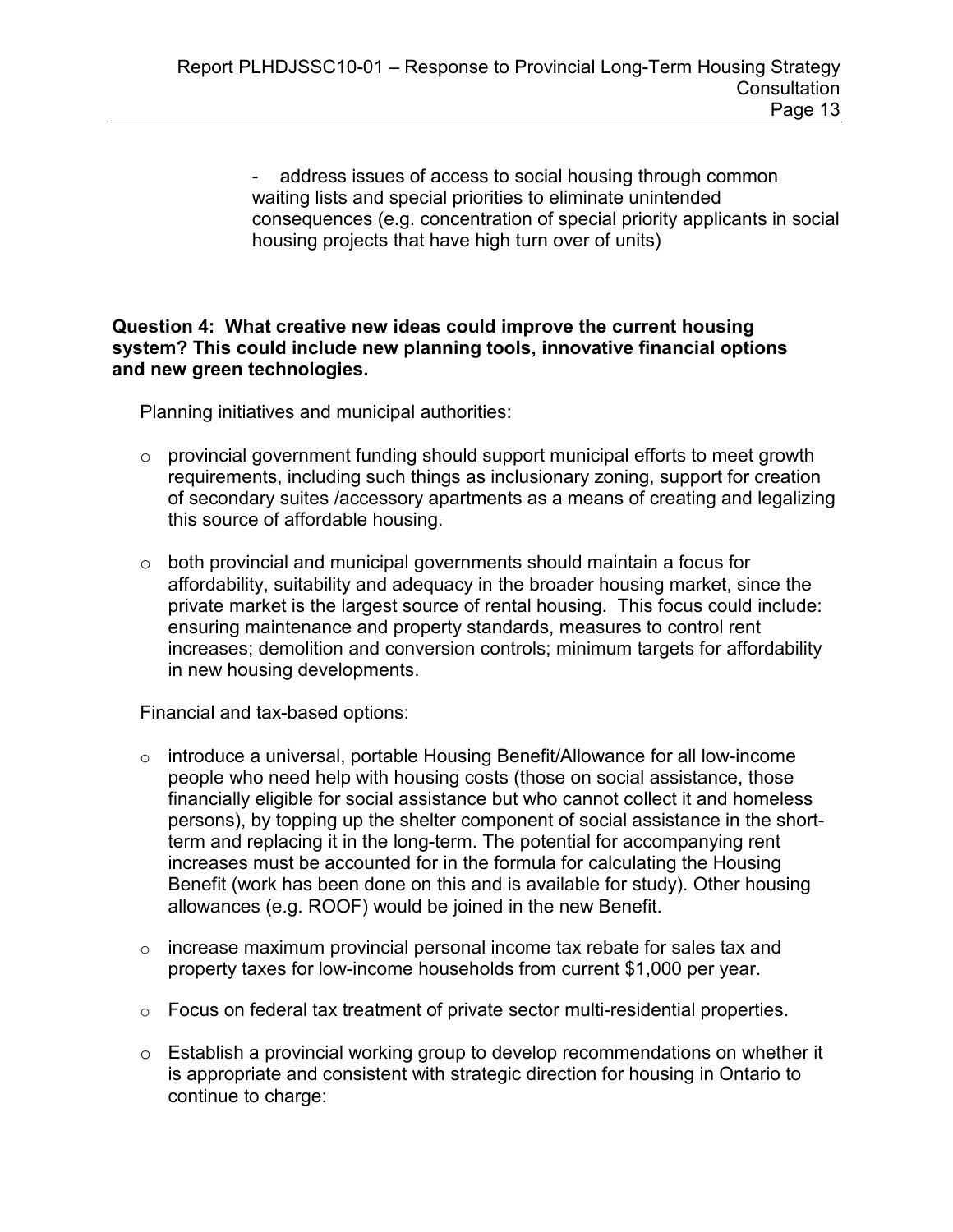- provincial land transfer tax for affordable housing developments
- municipal and education property taxes for social and affordable housing projects
- 50% GST for social housing, 100% GST for affordable housing
- o provincial government should ensure that income support programs (e.g. minimum wage, Ontario Works, Ontario Disability Support Program, rent supplements and shelter allowances) reflect the true cost of housing and are well-coordinated with housing supply programs

### Question 5: What should be used as the housing indicator for Ontario's Poverty Reduction Strategy? In this context, what do terms like affordable, adequate and suitable housing mean to you?

Ontario's Poverty Reduction Strategy may address needs of families, but many lowincome households are single and senior couples without dependent children. Therefore, the housing indicator must be sufficiently inclusive so as to measure the effect of provincial programs and policies on all low-income households.

- o Any housing indicator must address the broad market and not just the social and affordable housing market supported by government programs. This is because the majority of low-income households live in the private sector.
- $\circ$  Housing indicators which are historically reliable and documented over many years include: vacancy rate; average rent and house price; average income by age and household composition; housing starts by tenure; social housing waiting list (number of households on list and wait time); proportion of household income used for housing costs, and evictions for non-payment of rent. All these indicators should continue to be tracked, with annual "status" reports provided by the province.
- $\circ$  Housing indicators which are current tracked by service managers include: municipal cost of social housing; social housing waiting list applications and wait time; social housing rent revenue; number of households on rent-geared to income; number of people living in social housing; social assistance case loads; building permits and planning applications for new housing.
- $\circ$  The terms "adequate and suitable" are appropriately defined by Canada Mortgage and Housing Corporation (CMHC) but not the term "affordable". Until the early 1990s, "affordable" was defined as housing costs within 25% of household income, and this target should be reinstated (e.g. reduce current target of 30% of household income).